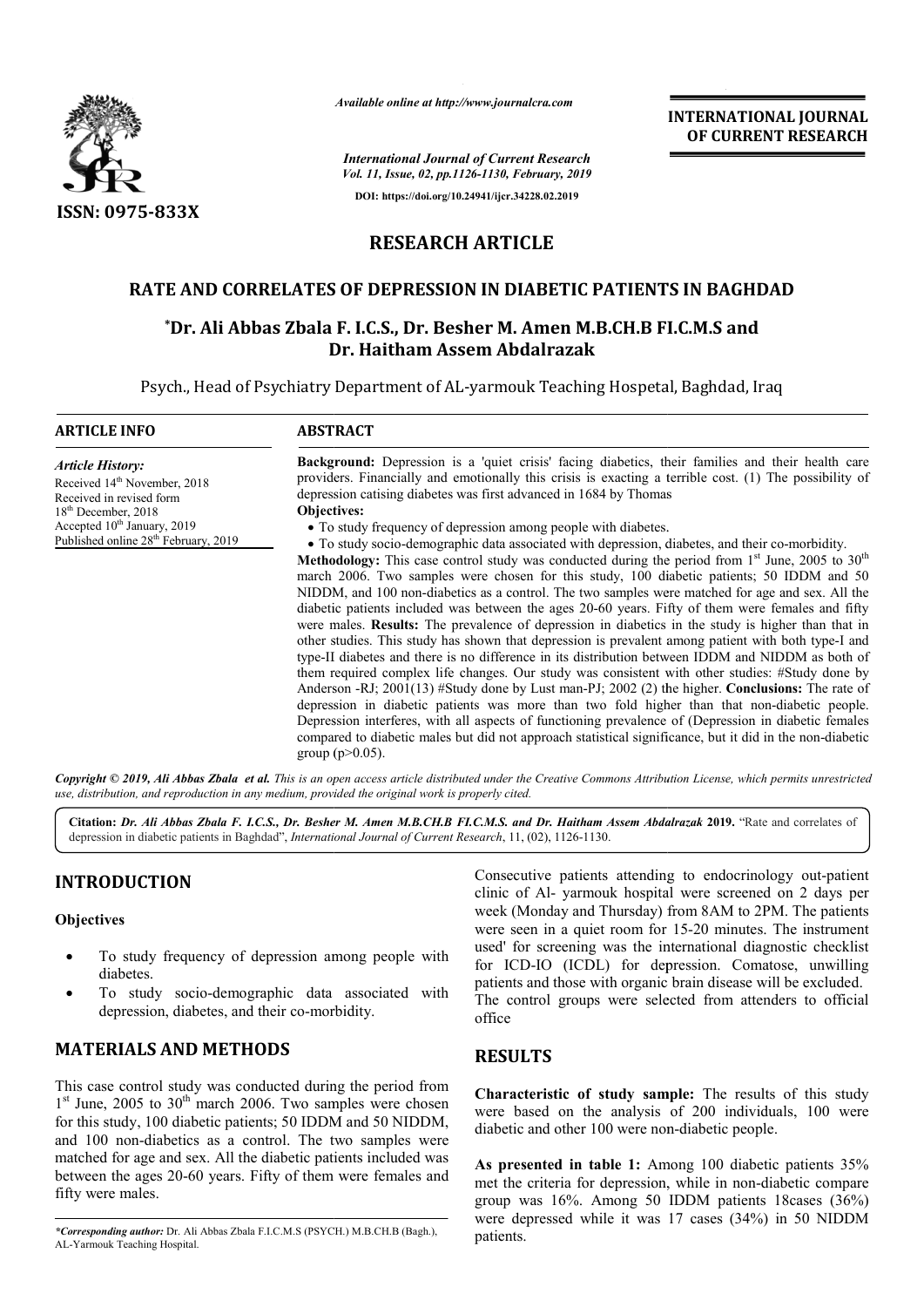#### **Table 1.**

| Group             | NO.        | Depression |      |  |
|-------------------|------------|------------|------|--|
|                   |            | no.        |      |  |
| Diabetic Patients | 100        |            | D.   |  |
| Non-diabetic      | 100        |            | 11 O |  |
|                   | $Chi=0.02$ | p<0.05     |      |  |

Among 50 IDDM patients 18cases (36%) were depressed while it was 17 cases (34%) in 50 NIDDM patients.

#### **Table 2. Type of diabetes**

| Type of diabetes | NO. | Depression               |    |  |
|------------------|-----|--------------------------|----|--|
|                  |     | No.                      |    |  |
| <b>IDDM</b>      | 15C | ıο                       | DО |  |
| <b>NIDDM</b>     | 15C |                          |    |  |
| Total            | 100 |                          |    |  |
|                  |     | p > 0.05<br>$Chi=0.04$ , |    |  |

Among female patient with diabetes mellitus screened 22 cases (62.8%) were depressed while it was 13 cases (37.2%) in male. On other hand it was 12 cases (75%) among non-diabetic female and 4 cases (25%) for male.

### **Table 3. Sex variation**

| <b>Sex</b> | NO. |     | Depression in diabetic patient |        | Depression in non-diabetic |  |
|------------|-----|-----|--------------------------------|--------|----------------------------|--|
|            |     | no. |                                | no.    | 70                         |  |
| Male       | '50 |     |                                |        |                            |  |
| Female     | -50 |     | 62.5                           |        |                            |  |
| Total      | 100 |     |                                |        |                            |  |
| $Chi=10.2$ |     |     |                                | o>0.05 |                            |  |

The diabetic patients and non-diabetic people were divided into 6-age groups. The distributions of depression among these groups are shown in table 4.

#### **Table 4. Age group**

| Age group  | NO. | Depression in Diabetic patient |       | NO.          | Depression in non-diabetic |    |
|------------|-----|--------------------------------|-------|--------------|----------------------------|----|
|            |     | No.                            |       |              | NO.                        |    |
| $20 - 29$  |     |                                | 50 i. | $\cap$       |                            |    |
| $30 - 39$  |     |                                |       |              |                            |    |
| $40 - 49$  | 20  |                                | 30    |              |                            | 20 |
| 50-59      |     |                                | 32.6  | $\sim$<br>∠∠ |                            |    |
| 60 or more |     |                                | 33.3  |              |                            |    |
| Total      | 100 |                                |       | 100          |                            |    |

Chi=5.66 p>0.05

Diabetic patient and non-diabetic people were divided into 4-groups according to marital status. The distribution of depression among these groups shown in

#### **Table 5. Marital status**

| Marital status | NO.        |     | Depression in diabetic patient |     |          | Depression in non-diabetic people |
|----------------|------------|-----|--------------------------------|-----|----------|-----------------------------------|
|                |            | N0. |                                |     | No.      |                                   |
| Single         |            |     |                                |     |          |                                   |
| Married        |            |     | 5U                             |     |          |                                   |
| Widowed        |            |     |                                |     |          |                                   |
| Divorced       |            |     | 100                            |     |          |                                   |
| Total          | 100        |     |                                | 100 |          |                                   |
|                | $Chi=10.9$ |     |                                |     | p > 0.05 |                                   |

Diabetic patient and non-diabetic people were divided into 4-groups the distribution of depression among these groups is shown in table. 6.

#### **Table 6. Employment**

| Employment                    | NO. | Depression in diabetic patient |      | 4NO.           |     | Depression in non-diabetic people |
|-------------------------------|-----|--------------------------------|------|----------------|-----|-----------------------------------|
|                               |     | No.                            |      |                | No. |                                   |
| Emploved                      |     |                                | 18.5 |                |     | D.C                               |
| Student                       |     |                                | 66.6 |                |     | ب سه                              |
| Retired                       |     |                                | 23.J | $\overline{1}$ |     |                                   |
| Unemployed include house wife | ر ر |                                | т.   | 50             |     |                                   |
| Total                         | 100 |                                |      | 100            |     | 10                                |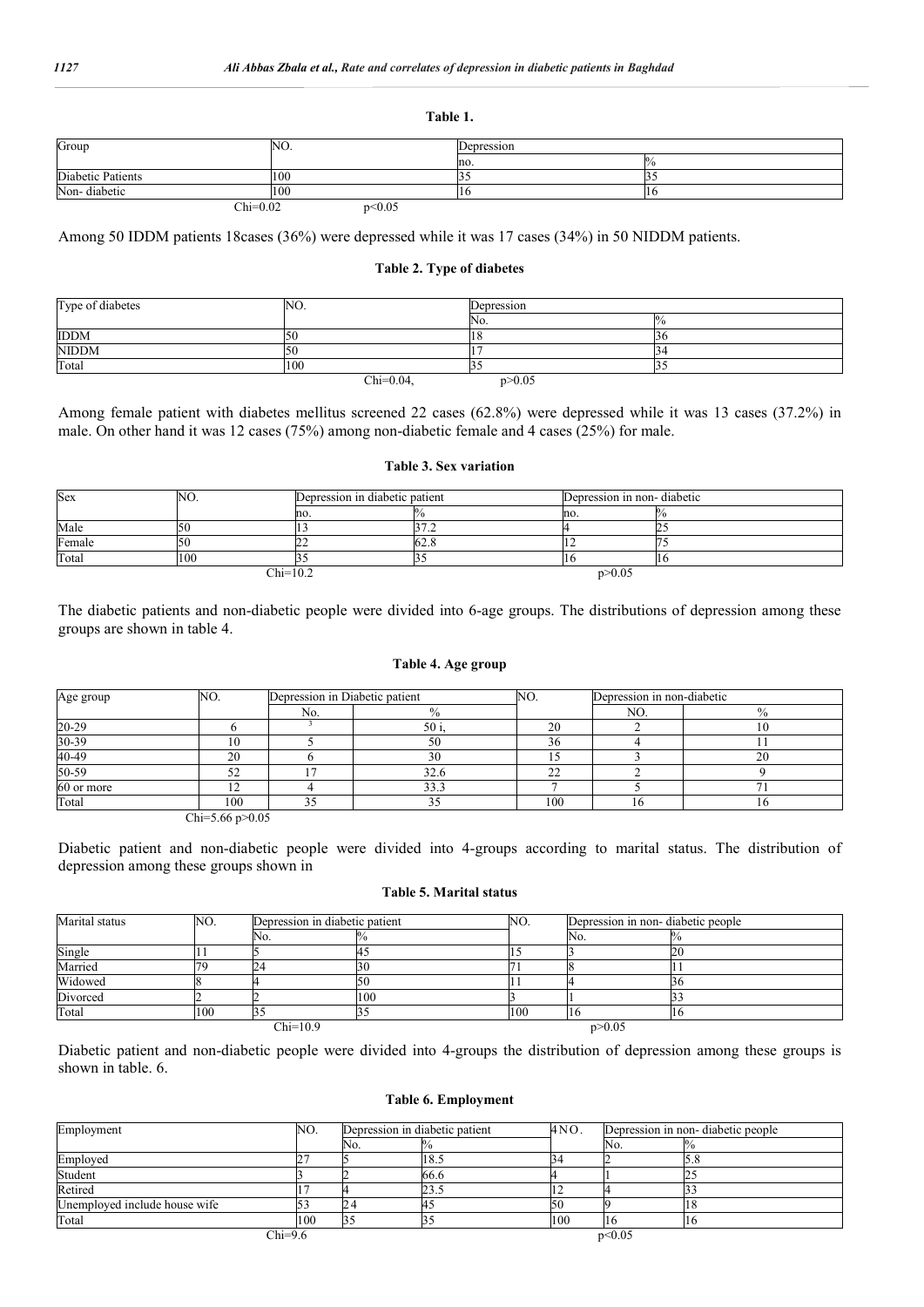Diabetic patient and non- diabetic people were divided into 3- groups according to income. The distribution of depression among these groups is shown in table 7.

### **Table 7. Income**

| Income           | NO. | Depression in<br>· diabetic patient | NO.            |     | Depression in non-<br>diabetic people |    |
|------------------|-----|-------------------------------------|----------------|-----|---------------------------------------|----|
|                  |     | No.                                 | $\frac{10}{6}$ |     | No.                                   |    |
| More than enough |     |                                     | 28.5           |     |                                       | າ( |
| Enough           |     |                                     | 25.7           |     |                                       |    |
| Not enough       |     | -24                                 | 41.3           | IV. |                                       |    |
| Total            | 100 |                                     |                | 100 | 16                                    |    |
|                  |     | $Chi=3.1$ .                         | p<0.05         |     |                                       |    |

Diabetic patients were divided into 5-groups. The distribution of depression according to these groups is shown in table 8.

#### **Table 8. Duration of illness**

| Duration of illness | NO. | Depression |          |
|---------------------|-----|------------|----------|
|                     |     | No.        |          |
| $1-5$ years         |     |            |          |
| $6 - 10$            |     |            | 51.5     |
| $11 - 15$           | nc  |            | 44.9     |
| $16 - 20$           |     |            |          |
| >21                 |     |            |          |
| Total               | 100 |            |          |
|                     |     | $Chi=2.66$ | p > 0.05 |

Depressive diabetic patients were divided into 2-groups according to having history of depression before physical illness. As shown in table 9.

#### **Table 9. History of depression**

| History of depression   | NO. | $\%$ |  |  |  |
|-------------------------|-----|------|--|--|--|
| Before physical illness |     | ن.ە  |  |  |  |
| After physical illness  | ے ر | 91.5 |  |  |  |
| Total                   | ر ر | 100  |  |  |  |
| p<0.05<br>$Chi=51.8$    |     |      |  |  |  |

Depressive diabetic and non- diabetic people were divided into 3-groups according to severity as shown in table 10.

#### **Table l0. Severity**

| Severity   |     | Depression in diabetic patient |          | Depression in non-diabetic |
|------------|-----|--------------------------------|----------|----------------------------|
|            | No. |                                | NU.      |                            |
| Mild       |     | 25.                            |          |                            |
| Moderate   |     | 31.4                           |          |                            |
| Sever      |     | 22.                            |          |                            |
| Total      |     | 100                            |          | 100                        |
| $Chi=3.02$ |     |                                | p > 0.05 |                            |

### **DISCUSSION**

This study showed that the rate of depression is higher in diabetics (35%) than in control group (16%). Chi-square test and p-value revealed a significant difference in the distribution of depression among diabetics and non-diabetics (chi=0.02) (p<0.05). The prevalence of depression in diabetics in the study is higher than that in other studies.

A Study in Australia found the prevalence of depression in diabetics was 24% and 17% in non-diabetics. The Australian study used mood module of the primary care evaluation of mental disorder questionnaire to evaluate depression. (GoldneyM 2004) This discrepancy between the two studies may be due to:

 Theinstability and violence in this country because of the war, and to the difficulty to access medical care facilities.

- Low level of health education, including diabetes, among our patients compared to a developed country.
- Differences in methodology.

This study has shown that depression is prevalent among patient with both type-I and type-II diabetes and there is no difference in its distribution between IDDM and NIDDM as both of them required complex life changes. Our study was consistent with other studies: #Study done by Anderson -RJ; 2001(Anderson, 2017) #Study done by Lust man-PJ; 2002 (Williams, 2004). The higher prevalence of (Repression in diabetic females compared to diabetic males but did not approach statistical significance, but it did in the non-diabetic group ( $p > 0.05$ ). However, it is not consistent concerning sex with some studies Egede, 2003). (Kessler et al., 1994). Higher prevalence in diabetic females was found in seven studies in a met analysis of 39 studies done by Anderson 2001.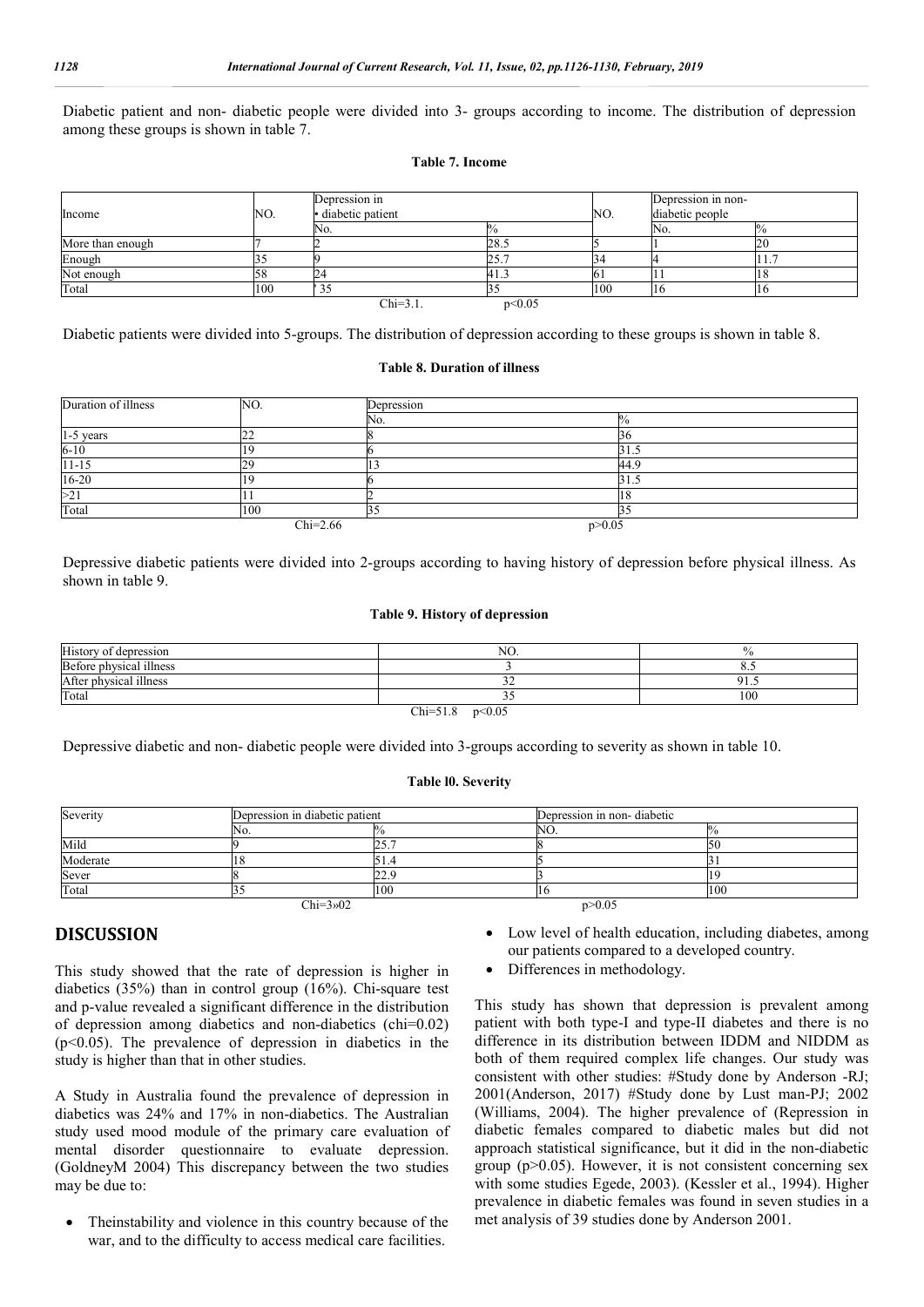Depression was more prevalent among younger diabetic age group but it did not approach statistical significance.

### **This high prevalence of depression among younger age group may be due to:**

- Younger age patients do not follow approper self care regimen.
- The endocrine physiology of developing diabetes in later life may also differ from younger onset patients. (Panzam et al., 1981)

There was no significant association with marital status, and this results were consistent with the finding of Egede, (2003), 2003, but it inconsistent with the finding of another study done by Egede, 2002 This difference may be due to:

- Stronger social relationship in Islamic and developing country than developed one.
- Different methodology.

This study showed significant negative association between depression and employment in the diabetic and control groups. This may be due to effect of employment on self-esteem, confidence and self- respect. This is consistent with Roy, 2001. As for the income, our study showed significant association between depression and low level of income in diabetic group, and insignificant association in the control group. This may be due to impact of diabetes on physical health and fitness for work and early age of retirement and bias in hiring which will lead to limited source of income and low living standard which hold another burden to the patient. Our study was consistent with Rnv, 2001 with that of Talbot, 1999). Also there was no significant association between depression and complications of diabetes, which is consistent with Egede 2003. It seems that depression play a primary role in development and exacerbation of diabetic complication, so temporal relationships between depressive symptoms and complication warrant clarification, and this can not be done by cross sectional study but by prospective and follow up study Croot, 2001. Our study also has shown a higher prevalence of depression among diabetes and it approach significance. Depression was of moderate severity among diabetes while it was of mild severity in control group.

#### **Conclusion**

The rate of depression in diabetic patients was more than two fold higher than that non-diabetic people. Depression interferes, with all aspects of functioning, aggravates symptoms of the medical illness, interferes with diabetes selfmanagement, and imposes additional risk for diabetes complication. The co occurrence of depression and diabetes complicates management of both conditions, because depression leads to poor control of diabetes and this exacerbates depression. Contemporary treatment strategy demands a holistic approach dealing with both diseases to achieve a good long-term outcome. Within this strategy:

- Education the public about diabetes and depression.
- Physical activity.
- Good diabetic control and early treatment of depression to prevent a vicious circle from developing where poor management of either of them leads to poor management of the other.

This is the first study done on depression in diabetic patient in Iraq and the results support several earlier studies carried out elsewhere on the relationship between depression and diabetes. Also our study was consistent with and contradictory to other studies concerning several variables and this might be due to:

- Differences in definition of depression.
- Differences in sample selection.
- Differences in the number of variables that were controlled in different studies.

#### **Recommendation**

- Better recognition and treatment of depression are important.
- Raise physicians awareness about mental illness
- Sufficient physician-patient interaction.
- Education of both physician and patient about the impact of psychological problems on physical disease and vice versa.
- Additional studies are required.

### **Limitations**

There are limitations to interpret the result of this study, because:

- This analysis is based on cross- sectional data and causality can not be determined, so prospective studies are needed to establish the causal link between depression and diabetes.
- A large study sample is needed.

### **REFERENCES**

- Anderson, RJ., Freedland, KE., Clouse, RE., Lustman, PJ. 2001. The prevalence of co morbid depression in adult with diabetes A-met analysis diabetes care 24:1081- 1078. (Internet).
- Cohen, ST., Welch, Jacobson, AM. et al. 1997. the Association of Lifetime psychiatric illness and increase Retinopathy in patients with Type 1 Diabetes Mellitus psychosomatics, 38:98-108.
- Croot, MD., Anderson, R., Freedland KE., Clouse, RE., Lustman, PJ. 2001. Association of depression and diabetes complication; Ameta-analysis psychosomatic medicine 63:619-930, (internet)
- Egede LE; Zhen GD; Independent Factors' Associated With Major Depressive Disorder in a National of Individuals with Diabetes Care 26:104-111 2003(Internet)
- Egede, LE., Zheng, D., Simpson, IC. 2002. Co morbid depression is associated with increased health care use and expenditures in individuals with diabetes. Diabetes care 25:464-470, (internet)
- Goldney, RD., Philip P., Fisher IJ., David H. 1983. Wilson diabetes depression and quality of life. Diabetes care 27:1066-1070, 2004 (internet) Lustman PJ, Carney RM, Santiago JV, Cryer PE: Stress and diabetic control. Lancet 8324:588
- Goldney, RJ., Philip, PJ., Fisher, LJ. 2004. Diabetes, Depression and quality of life, a population study diabetes care 27:1066-1070, (internet).
- Kessler, RCJ., Mcgonagle, KA., Zhaos, J., Nelson, CBJ., Hughes, M., Eshlemen, S., Wittchen, HU., Kedler, KS. 1994. Lifetime and 12-month prevalence of DSM-IIIR